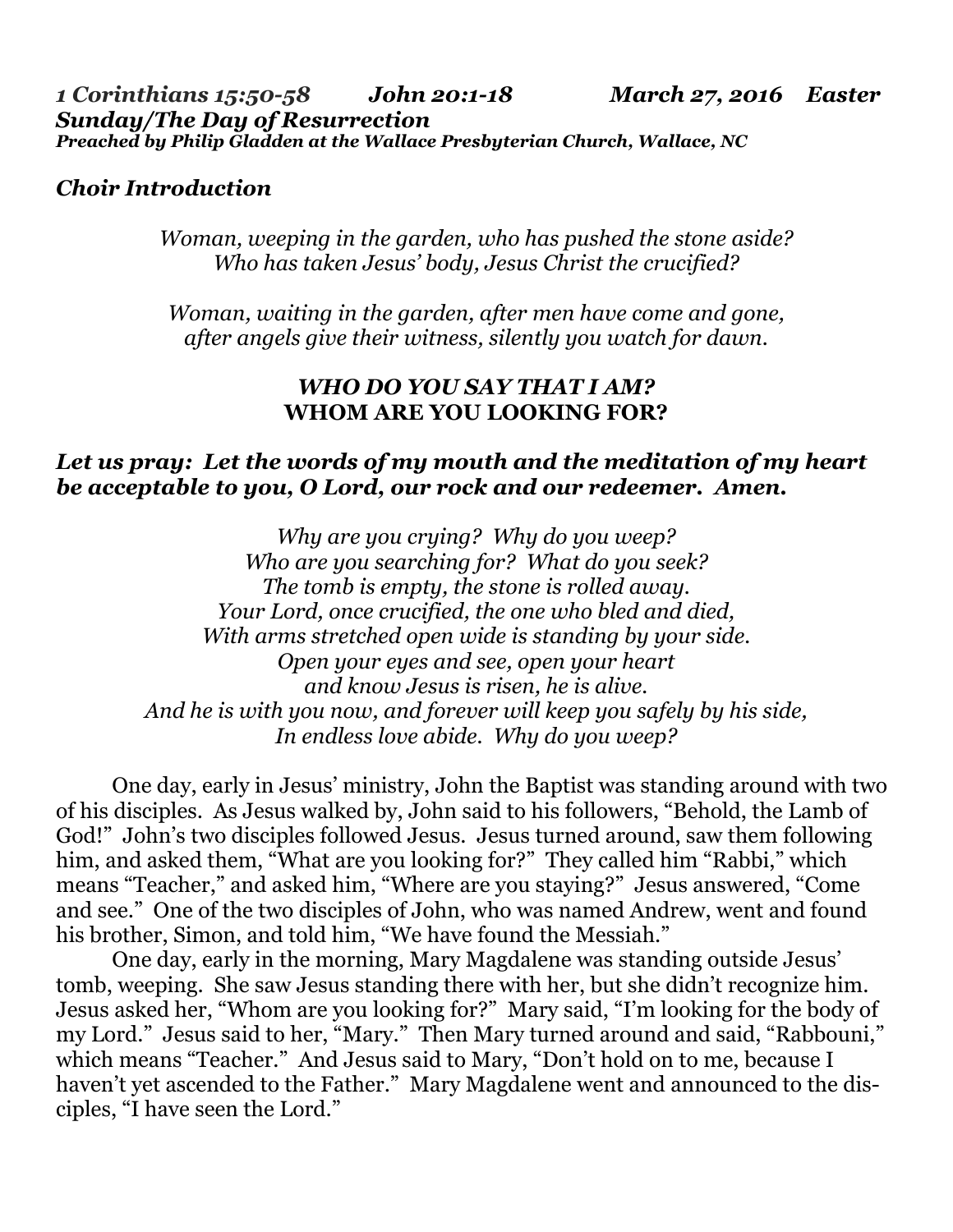Two stories. One at the beginning of the gospel. One at the end of the gospel. Both stories have people following, seeking, hearing, and responding in faith. In both stories Jesus asks, "Whom are looking for?" When Andrew and the other disciple followed Jesus, something new was beginning. Jesus said to them, "Come and see. Come and see what it's all about."

 When Mary met Jesus at the tomb early in the morning, while it was still dark, something new was beginning. Many older translations of John's gospel have Jesus telling Mary, "Don't touch me, for I have not yet ascended to the Father." Newer translations, however, give us a better sense of what Jesus must have meant when he said to Mary, "Don't hold on to me... Don't cling to me." Mary was holding on for dear life. Jesus tells her, "Let go for eternal life, let go for abundant life."

 On this Easter Sunday morning, Jesus asks us the same thing: "Whom are you looking for? Who do you say that I am?"

 John's gospel is full of symbolism. You can (and should) read his story on at least two different levels — the literal and the symbolic. He begins his Easter story with these words, "Early on the first day of the week, while it was still dark, Mary Magdalene came to the tomb and saw that the stone had been removed from the tomb." (John 20:1)

 Of course it was still dark — it was early in the morning. But it was still dark for Mary as she made her way to the garden, because she was walking in the shadow of death. She didn't get up that Sunday morning for an early Easter sunrise service in the cemetery. She got up early that Sunday morning, in the dark in many ways, to take care of the dead body of her beloved Jesus. She thought she would find him wrapped in linen cloths with one hundred pounds of myrrh and aloes.

 In many ways, we come to this Easter Sunday worship in the dark today. The past couple of weeks have been hard and sad for our congregation, as we have buried Dr. Jack Robinson and Thomas Edgerton, two beloved members of our church and community. Our congregation and community are going through a rough spell where many friends, neighbors, and family members are struggling with serious health issues.

 On the national level, we're in the thick and throes of the presidential campaign. To a person, it seems, everyone (at least everyone I talk with) is upset with and uncertain about the tone of the rhetoric and behavior of the campaign.

 On the international stage, our hearts are heavy because of the latest terrorist bombings in Brussels. Every day we read and hear about the continuing and escalating violence around the world, and we are afraid that terror will strike here at home again.

 Then there are our own personal experiences that we bring to today's Easter Sunday worship. Perhaps you are walking in the shadow of death this morning as you grieve your loved ones. Perhaps you are wrestling with difficult problems in life for which there seem to be no solutions. Perhaps you are mourning the loss of relationships. Perhaps you are facing unknowns that scare you. As the quote that makes its way around Facebook says, "Be kind. Everyone you meet is fighting a hard battle."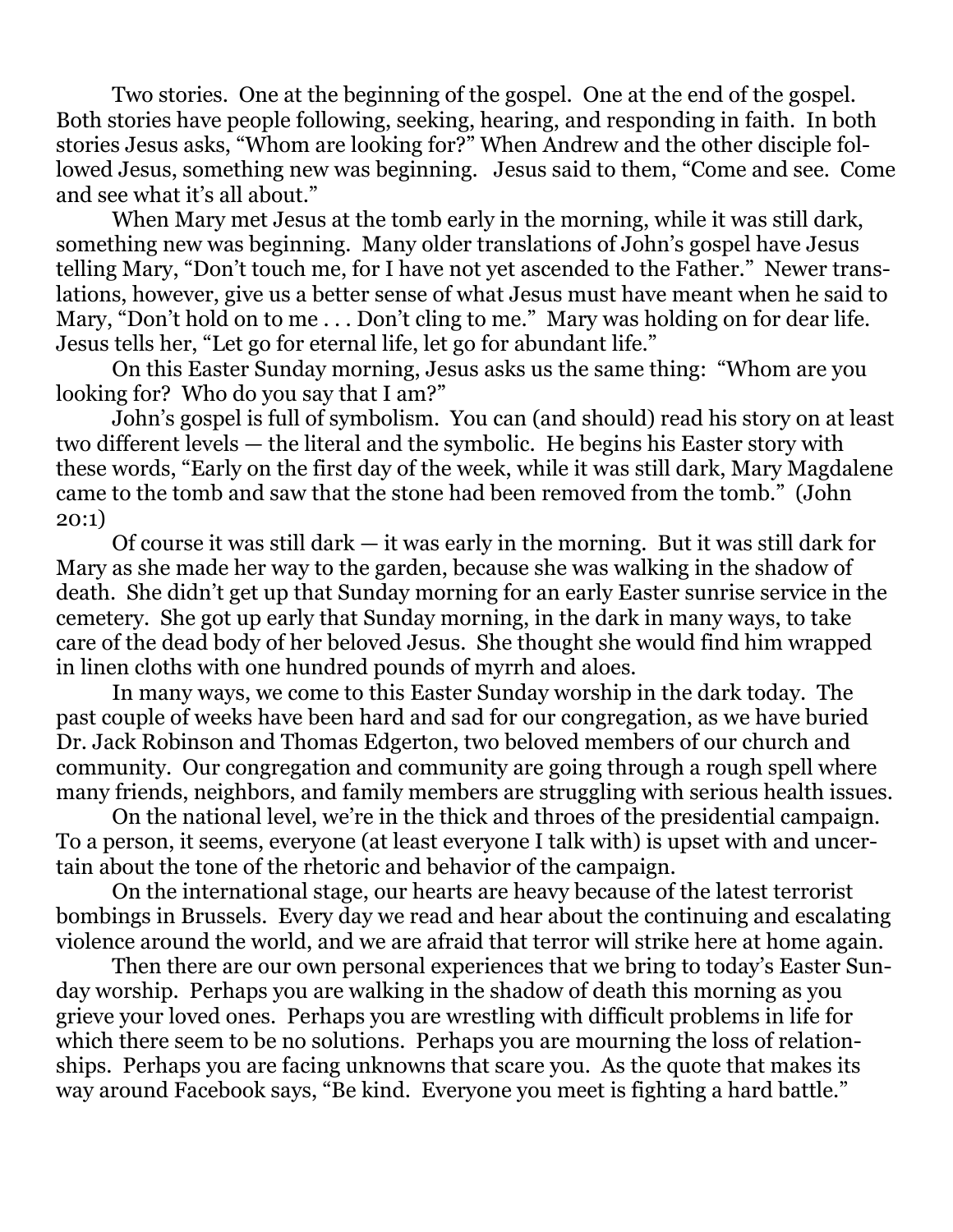Mary Magdalene went to the tomb on a Sunday morning in the midst of the stuff of life. We come to worship on a Sunday morning in the midst of the stuff of life. Mary Magdalene heard Jesus ask, "Whom are you looking for?" Still today we hear Jesus ask, "Whom are you looking for?" or, in the words we have heard throughout the Lenten season, "Who do you say that I am?"

What are we seeking this Easter Sunday?

Whom are we looking for on this Resurrection Day?

 Are we here to pay our respects to a great and wise man who nobly died for a cause?

 Are we here, hoping against hope that the news about Jesus being alive is really true?

 Are we looking for a Messiah who will be at our beck-and-call when we need or want him?

 Are we looking for a Savior who might surprise us, challenge us, offer us new life and new hope? Or are we holding on for dear life, afraid to let go?

 Are we looking for Jesus and we don't even recognize him, even when he is standing right in front of us, because we don't expect to find the living among the dead?

 Somebody told me the other day that she had run into someone she hadn't seen in quite a while, and her first thought (to herself) was, "Oh my, I thought you were dead!" Is it so hard to imagine that's what Mary Magdalene must have thought when the gardener gently called her by name? "Mary!" "Oh my God, I thought you were dead!"

 Somebody else said the story about Mary Magdalene meeting Jesus unexpectedly in garden was kind of like seeing somebody out of context at the Piggly Wiggly. You have to think for a minute who the person is, because you aren't used to seeing them or aren't expecting to see them in that place.

 In the dark — in the shadow of death — unexpecting — Mary Magdalene meets Jesus and he says to her, "Mary!" Earlier in John's gospel, Jesus says, "The one who enters by the gate is the shepherd of the sheep. The gatekeeper opens the gate for him, and the sheep hear his voice. He calls his own sheep by name and leads them out. When he has brought out all his own, he goes ahead of them, and the sheep follow him because they know his voice. I am the good shepherd. The good shepherd lays down his life for the sheep." (John 10:2-4, 11)

 Throughout the gospels, the risen Jesus is recognized by his friends and followers when he does something familiar:

 \* He takes bread, blesses it, breaks it, and gives it to them — and their eyes are opened and they recognize him. (Luke 24:30-31)

 \* He calls to his disciples from the beach and tells them to cast their nets on the right side of the boat. When they're not able to haul the nets in because there are so many fish, the beloved disciple says, "It is the Lord!" (John 21:6-7)

 \* He feeds his disciples a breakfast of bread and fish on the beach, and he takes the bread and gives it to them, and does the same with the fish. (John 21:9-14)